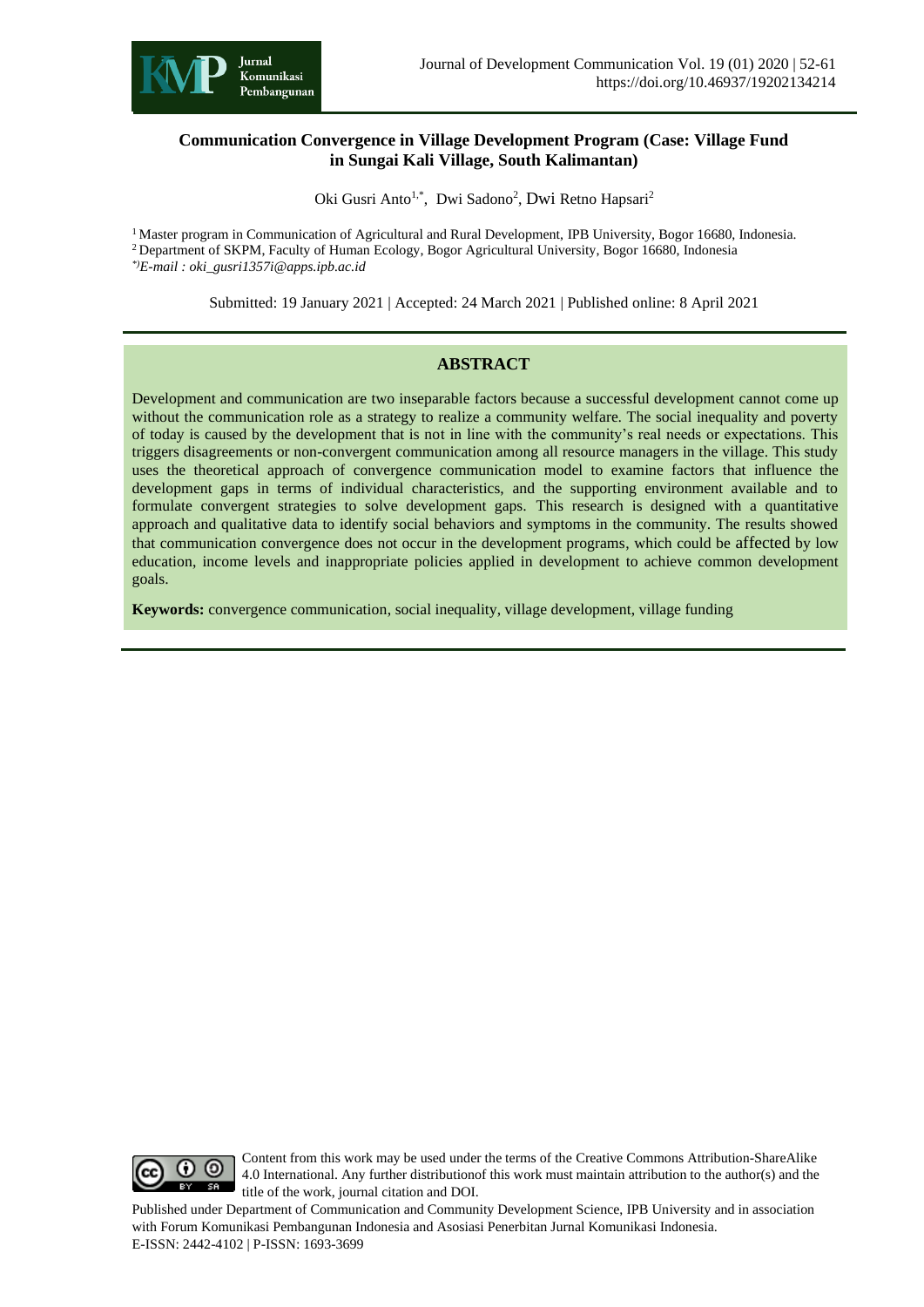### **INTRODUCTION**

A village as the smallest government unit in Indonesia cannot be separated from structural problems resulting in backwardness and poverty. This is of a particular concern for the government. Initially carried out in urban areas only, development is currently focused on rural areas to achieve relatively equal social welfare. The government's efforts to realize a prosperous village community are based on the policies of allocating village funds. According to Law No.6 of 2014 on Villages, village funds are from the State Budget (APBN), transferred through the District/City Budget (APBD) to finance government activities, ranging from the implementation of development, community development, and empowerment of village communities.

Community empowerment according to Noor (2011) is a concept of economic development containing the social values to build a new paradigm in development. Indonesian people actually have their own social power to achieve development goal. Cahyono and Adhiatma (2016) stated this paradigm assumption that growth alone is not enough, thus there needs to be a distribution policy to improve the welfare of rural community, villagers are no longer seen as objects, but as actors of development and development process is directed at improving the quality of human resources. In line with the Ministry of Finance (2017), village funds are allocated by the government to improve the welfare of the rural community and the quality of human life as well as to alleviate poverty through the provision of basic needs, the development of facilities and infrastructure, the development of local economic potential, as well as the sustainable utilization of natural and environmental resources.

Since the introduction of policies on village funds, studies related to management, effectiveness, policy, coordination and others have come up. The development programs will proceed of course through the stages in the management of village funds and principles as stipulated in the Regulation of the Ministry of Home Affairs (2014) on Village Development Guidelines. In general, studies conducted by universities contribute to the phenomena and the implications of policies after the presence of the Village Law. A study by Sari (2015) examines the management of village fund allocation in terms of the procedural aspects of community empowerment: planning, implementation, supervision, accountability and reporting. The study results showed that the development management in terms of community empowerment with village funds was poorly carried out, there were inhibitory factors of synchronization between planning at the village and sub-district levels, and the lack of village fund socialization in the community. Putra et al. (2012) in his research reviewing the management of village fund allocation to empower village communities shows that the Village Fund was used mostly for the operational costs of village government, which is not in accordance with its allocation. On the other hand, Kholmi (2017) in his study reviewed the accountability of village fund allocation management. The results showed that the stages of village fund management, ranging from planning, evaluation to reporting are in accordance with the development policies. However, it found that there was still the lack of understanding among village apparatus in implementing village funds.

The three studies focused on community empowerment and stages in the management of village funds, such as, planning, distribution, implementation, supervision and reporting. Umbara et al. (2018) in his study said in 2015 the government considered the village as the spearhead of development and improvement of community welfare through the Village Fund program. The study has not examined elaboratively why at every stage of development management there is a disagreement between the manager and the community. As can be seen, many problems emerge from the rural development implemented so far – one study of Indonesia Corruption Watch (2019) found 252 cases of village budget corruption throughout 2015-2018 that caused the country to lose 18 Billion at the village government level and the number continues to increase from year to year. Suhendi (2013) in his study said there are social inequalities and poverty as a result of the development process that does not meet the real needs and expectations of the community. The community potential has been neglected in the development process, causing social welfare problems that can arise anywhere, anytime, and against anyone.

The gap between the managers and the community in the development program is caused by the failure of mutual understanding between the managers and the village community, creating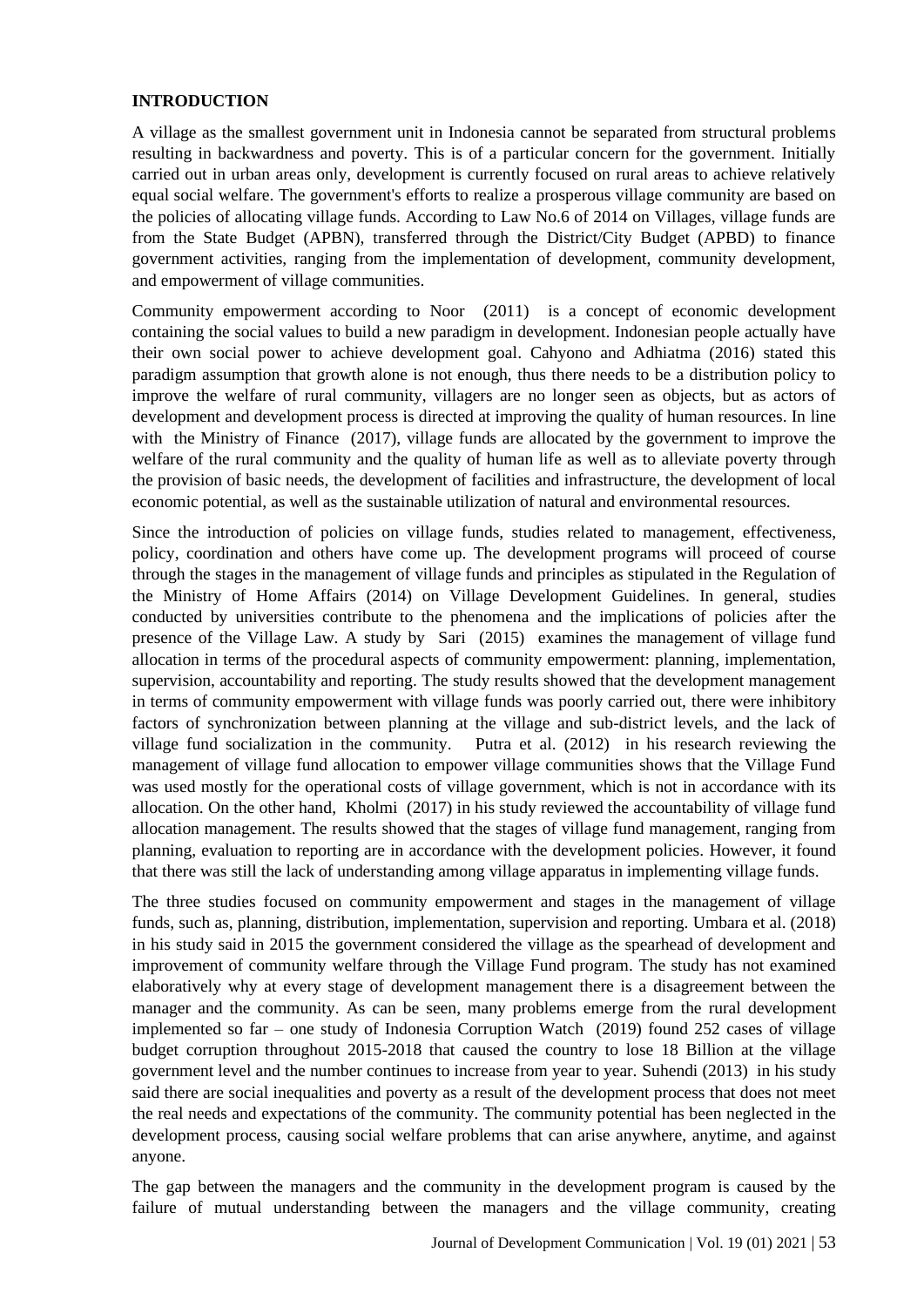miscommunications, involving misperception, misconception and distrust from the community (not convergent) which make the development not comply with the common development goals. So far, the development has caused social gaps and symptoms in the community. Social symptoms are always of complex problems. Relevant communication approaches are used to study social cases and symptoms arising in the community, where individual interaction processes in the community are studied or communication processes conducted directly in development programs. In fact, development and communication are two factors that cannot be separated because development cannot succeed without the role of communication as a strategy to realize the social welfare. Ardiyanti (2012) said that the sociology of communication is one that specifically studies social interactions in society, namely looking at relationships or communication that can lead to the process of mutual influence between individuals, individuals with communities and between groups. In order to achieve a successful development, Farihanto (2016) said it takes a continuous communication process which certainly can support to reach the goals of the development.

Mugniesyah (2013) said that convergent communication is a communication model at the individual level involving, perception, understanding and trusting information delivered and received by villagers. The previous three studies have not much discussed the issue, the background of individual characteristics, environmental support, and the process of conveying information that affects interactive communication (convergence) of the community in the development program, so it also has not contributed to the development policy of the Village Fund. Next Mulyandari et al. (2010) in his research said a continuous integration of interests between related parties encourages each party to interact and communicate proactively and anticipatory through knowledge sharing that supports and strengthens each other to meet common needs.

Given the background above, it is of our interest to conduct a study on village development viewed from a convergent communication model, which is used to analyze a communication at the individual level involving perception, understanding and trusting information in the development program carried out in Sungai Kali Village. This study was conducted to see the influence of individual characteristics and environmental support on convergent communication in the rural development program and also offers an appropriate and effective strategy in rural development program to achieve common development goals.

### **RESEARCH METHODS**

This study was designed with quantitative and qualitative data to obtain facts of existing phenomena and attempts to explain and describe the facts and phenomena observed. According to Bungin (2017) quantitative approach emphasizes on social behaviors that have real, measurable, observable symptoms as variables in society. The qualitative data was obtained from observations and in-depth interviews with informants.

Data was collected with a random sample withdrawal (purposive) of 147 people from February to March 2020. This study respondents were people in Sungai Kali Village, Barito Kuala Regency, South Kalimantan. The research sample took into account the level of communication and community involvement or interaction in the village development activities. Statistical analysis of inference was used in this study to answer research objectives by using Partial Least Square (PSL) with the help of Smart PLS 3.0 application. PLS analysis was also used to formulate strategies in development.

### **RESULTS AND DISCUSSION**

### **Characteristics of Individuals in Village Development**

Individual characteristics are one of the variables observed in this study, which include age, education level, and income level of the sample. With respect to age, Table 1 shows that on average the people of Sungai Kali Village participating in the village development are at the middle age (36-45 years). This means that middle (productive) age is more active and often involved in the development programs of Sungai Kali Village. Further, generally their educational background is relatively low,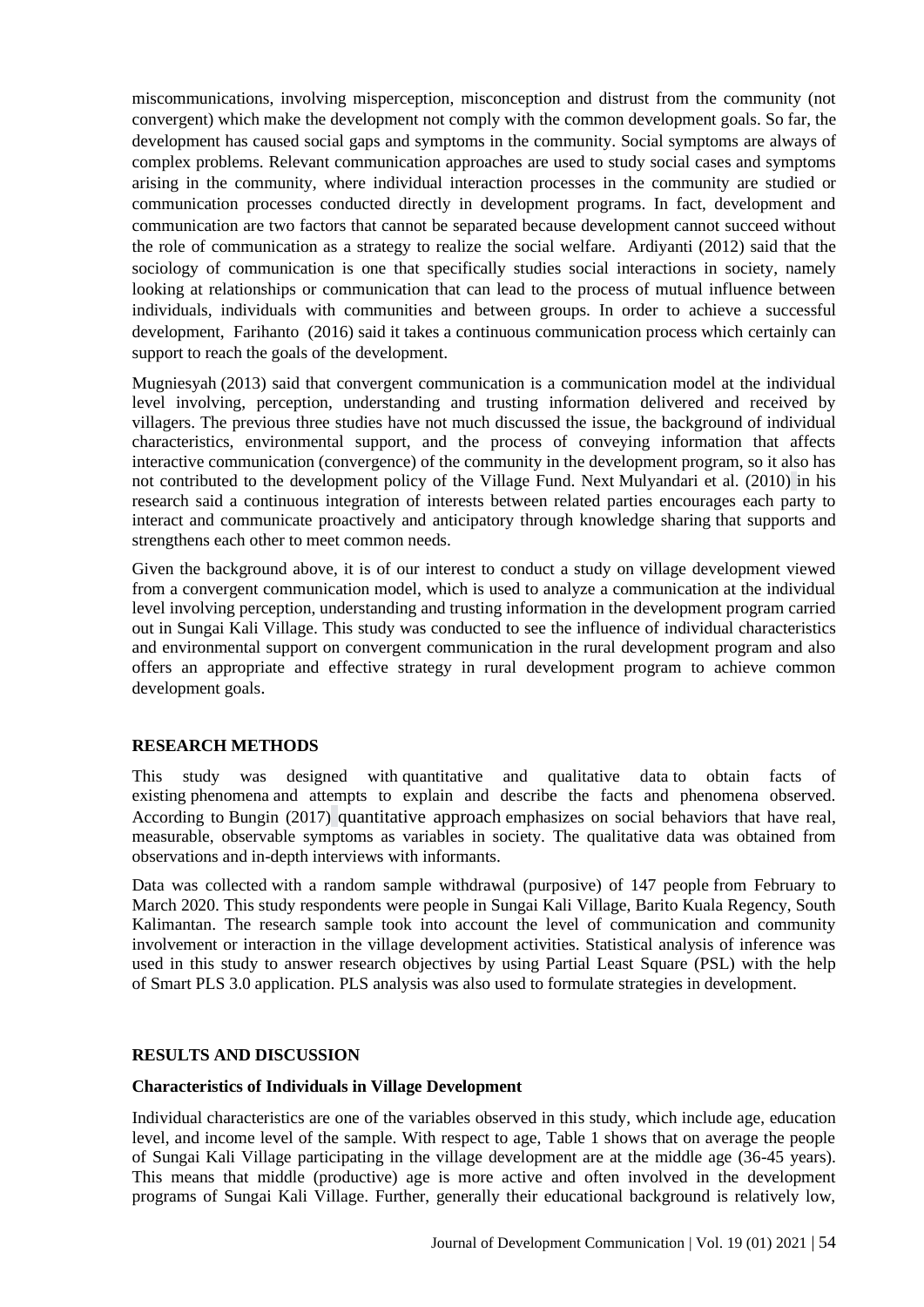consisting of four educational levels (not completed elementary included): elementary, junior high, high school and tertiary, classified into two categories, namely: low educational level (not-completed elementary, elementary and junior high school) and higher education level (senior high school and bachelor / college). The distribution table below shows people with a low level of education account for 78.9%, people of Sungai Kali Village with higher education reach 21.09%. The low education is caused by weak and insufficient economic factors to continue education to higher levels such as High School and Higher Education.

| <b>Individual Characteristics</b> | Categories                                 | Sum ( $n = 147$ ) |       |
|-----------------------------------|--------------------------------------------|-------------------|-------|
|                                   |                                            | Person            | $\%$  |
| Age                               | Early adult $(26 – 35$ years old)          | 58                | 39.46 |
|                                   | Middle age $(36 - 45$ years old)           | 60                | 40.82 |
|                                   | Old age $(46 - 55$ years old)<br>$\bullet$ | 29                | 19.73 |
| Last education                    | uncompleted elementary school<br>$\bullet$ | 11                | 7.48  |
|                                   | Elementary school<br>$\bullet$             | 50                | 34.01 |
|                                   | Junior high school<br>$\bullet$            | 55                | 37.41 |
|                                   | Senior high school                         | 23                | 15.65 |
|                                   | Tertiary<br>$\bullet$                      | 8                 | 5.44  |
| Income level                      | Low                                        | 124               | 84.35 |
|                                   | Are                                        | 19                | 12.93 |
|                                   | High                                       | $\overline{4}$    | 2.72  |

Table 1 Number and percentage of individual characteristics in village development

In terms of income, the people of Sungai Kali Village are closely related to agriculture and plantations. Their income level is of a low category as result of some factors, one of which is that the village is located far enough from the city center, thus agricultural products and plantations are sold at low prices directly to collectors. In addition, the village lies on the stretch of The Barito River and the swamp area with frequent crop failures due to the soil acidity and the tides of rivers and seas that make their land flooded. The low-income level of the community tends to affect them in making decisions to act and their interactive communication in the development programs carried out in Sungai Kali Village. In line with that, Soekartawi (2005) in his book entitled the basic principle of agricultural communication says that low-income farmers tend to be slow at obtaining messages, whereas farmers with higher-incomes tend to be faster at receiving messages.

## **Environmental Support in Village Development**

Based on Law No. 6 of 2014 on Villages, the village government has the right of origin and traditional rights in regulating and taking care of the interests of the local community and plays a role in realizing the social welfare of the village. Mustanir and Darmiah (2016) in their studies said that the leader (village head), in implementing a policy on the management of village funds in the development program, greatly affects morale, job satisfaction, security and the effectiveness of a development felt by the village community. To achieve the objectives of the development program, environmental supports (such as the suitable policy implementation, available communication facilities and infrastructure, supportive local institutions, the use of language and culture) require a synchronous managerial pattern of development in order that the results of development and other government programs can be felt and enjoyed by the community.

The indicators of environmental support observed in this study are government policies (implemented policies that conform to the development program management, available transportation facilities, available communication facilities and agency support), and culture (language, values and norms) in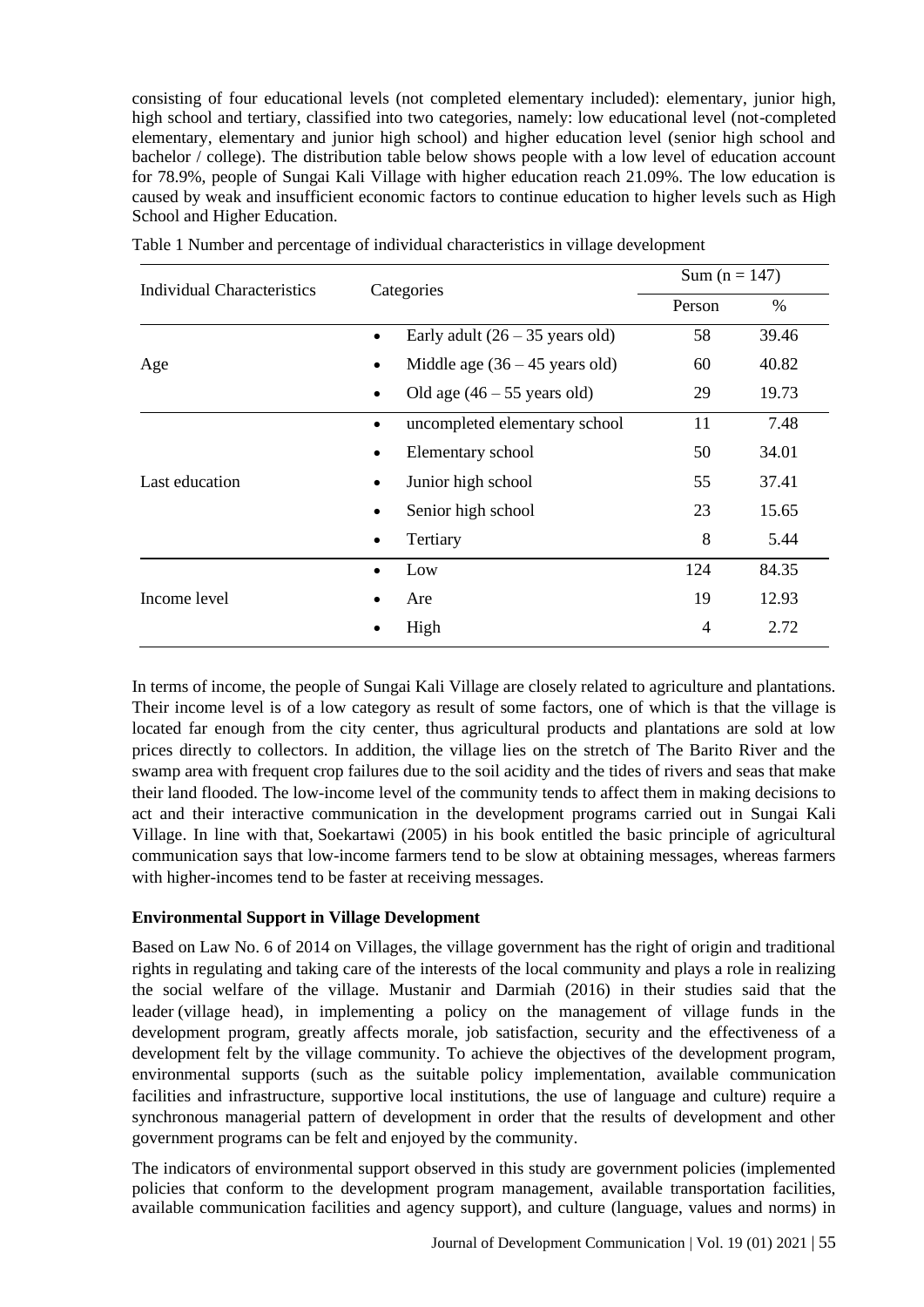the village development. The study results related to government policies (Table 2) show a lack of appropriate policy implementation by the Kali village government in the development program, in addition to unavailable transportation facilities to meet the needs of development. Furthermore, communication facility (media) to support the dissemination of information related to the development is also inadequate or limited, making many people unaware of the details and stages of the development programs.

With respect to institutional support, the village government such as BPD does not appear to be active and supportive of the development programs, and this, in Kali Village in the development program, is caused by the power of the village head in determining his or her trusted personnel appointed to carry out tasks and activities in the development management. In line with that, Hermansyah (2018) said that the role of the village head in the development is the determinant of whether or not the results of the development will be achieved, whether it is in accordance with the common development plan or is still far from initial expectations.

|                                                                            |                             |                | Sum ( $n = 147$ ) |  |
|----------------------------------------------------------------------------|-----------------------------|----------------|-------------------|--|
| <b>Environmental Support</b>                                               | Categories                  | Person         | $\%$              |  |
| Conformity of implemented<br>policy with development<br>program management | Appropriate                 | 29             | 19.73             |  |
|                                                                            | Less appropriate            | 118            | 80.27             |  |
|                                                                            | Not appropriate             | $\theta$       | $\mathbf{0}$      |  |
|                                                                            | Available<br>$\bullet$      | $\Omega$       | $\theta$          |  |
| Availability of transportation<br>facility                                 | Less available              | 50             | 34.01             |  |
|                                                                            | Not available               | 97             | 65.99             |  |
|                                                                            | Available<br>$\bullet$      | $\Omega$       | $\overline{0}$    |  |
| Availability of communication<br>facility                                  | Less available              | 142            | 96.60             |  |
|                                                                            | Not available               | 5              | 3.40              |  |
| Agency support                                                             | Support<br>$\bullet$        | $\theta$       | $\Omega$          |  |
|                                                                            | Less supportive             | 91             | 61.90             |  |
|                                                                            | Not supported               | 56             | 38.10             |  |
| Language usage                                                             | Understandable<br>$\bullet$ | 91             | 61.90             |  |
|                                                                            | Lack of understanding       | 56             | 38.10             |  |
|                                                                            | Not understood              | $\theta$       | $\overline{0}$    |  |
| Value                                                                      | Appropriate                 | 69             | 46.94             |  |
|                                                                            | Less appropriate            | 78             | 53.06             |  |
|                                                                            | Not appropriate             | $\overline{0}$ | $\mathbf{0}$      |  |
| Standard                                                                   | Appropriate<br>$\bullet$    | 71             | 48.30             |  |
|                                                                            | Less appropriate            | 76             | 51.70             |  |
|                                                                            | Not appropriate             | $\theta$       | $\boldsymbol{0}$  |  |

Table 2 Number and percentage of environmental support in village development

Indicators of cultural environmental support (language, values and norms) in Table 2 show that people of Sungai Kali Village can understand the information delivered about the development program, but not all messages or information can be fully understood. In relation to this, Mulyandari et al*.* (2016) said the language use viewed to be good could be rejected by the targeted communities in certain areas because it is disliked or inappropriate in the circumstances. Next, the indicators of values and norms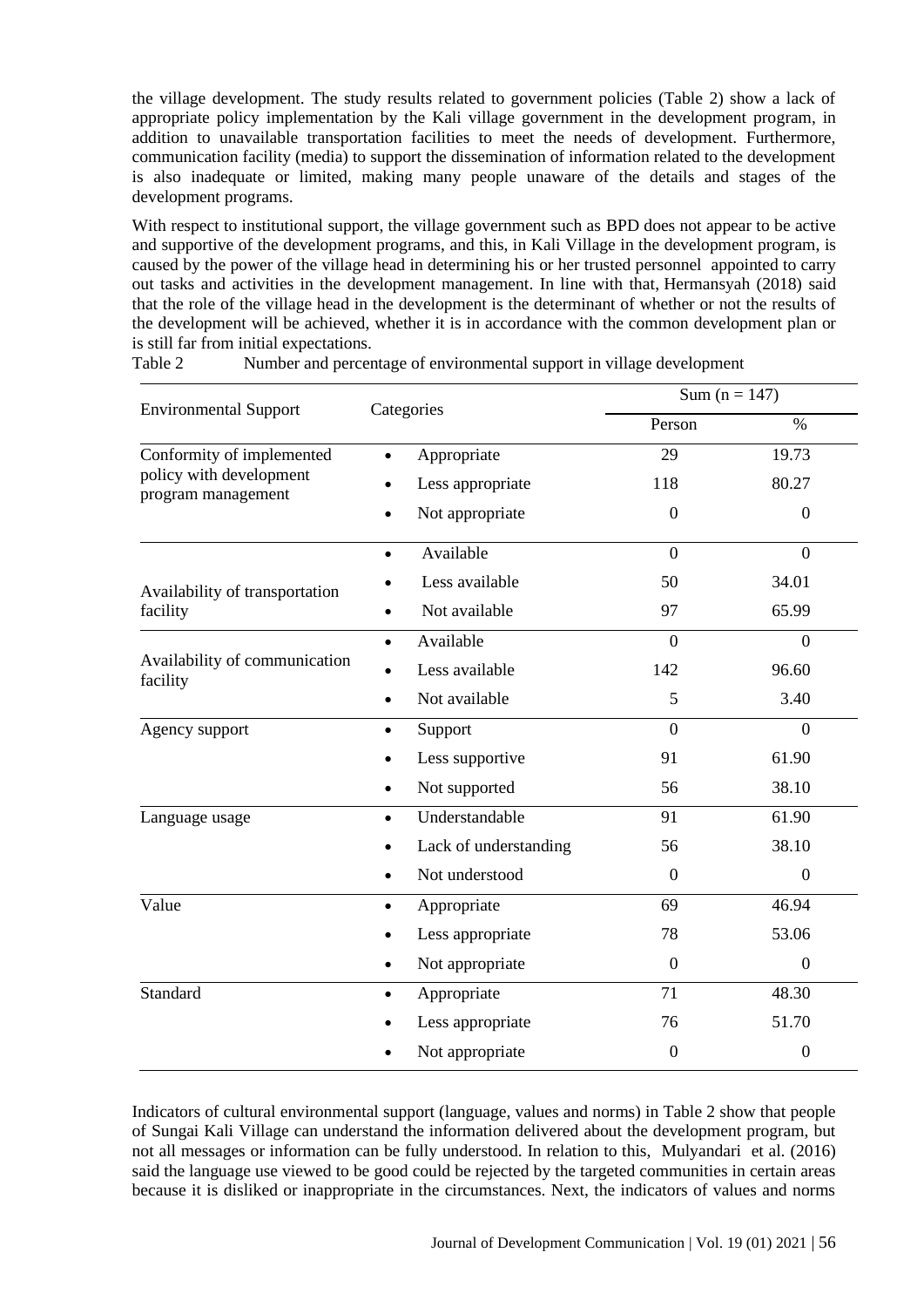adopted in the development program of the village are seen as not conforming with what the people of Sungai Kali Village have been experiencing so far. This is because there are many irregularities in the management of development programs – different from the values and norms practiced and believed by the village community. This study found that the early stages of financial disbursement in the development planning did not operate as expected. The funding was slowed down from the treasurer due to the intervention by the village head borrowing for personal funds, thus disrupting the use of initially planned development funds. This fact had an impact on the implementation of projects and activities of the village development programs.

### **Communication Convergence in Village Development**

The communication convergence referred to in this study is to see how the realities occurring during the communication process take place between the village government and the community in the development program. The communication process is seen at the individual level of society where information and mutual understanding is the end result of the communication process based on collective action, agreement and mutual understanding among the communicating participants. Convergent communication in this study has several indicators: perceiving, understanding and trusting. The study results (Table 3) show that in general the people of Sungai Kali Village do not know the existence of village funds and do not understand the allocated village funds to finance the administration, and implementation of community development and community empowerment because there is a lack of information provided by the village officials to the community. This has made the community distrust the village government in the management of development programs financed by the village funds.

| <b>Communication Convergence</b> | Categories                       | Sum ( $n = 147$ ) |                |  |
|----------------------------------|----------------------------------|-------------------|----------------|--|
|                                  |                                  | Person            | $\%$           |  |
| Perceiving                       | Know<br>$\overline{\phantom{0}}$ | $\overline{0}$    | $\overline{0}$ |  |
|                                  | Know little                      | 81                | 55.10          |  |
|                                  | Do not know                      | 66                | 44.90          |  |
| Understanding                    | Understand                       | $\theta$          | $\mathbf{0}$   |  |
|                                  | Understand                       | 6                 | 4.08           |  |
|                                  | little                           | 141               | 95.92          |  |
|                                  | Do not<br>understand             |                   |                |  |
| Believing                        | <b>Believe</b>                   | 17                | 11.56          |  |
|                                  | <b>Believe little</b>            | 127               | 86.39          |  |
|                                  | Do not<br>believe                | 3                 | 2.04           |  |

Table 3 Number and percentage of communication convergence in village development

For the residents, the presence of village funds in reality brings out new issues and problems in the relationship between residents and the village government (village apparatus) because it does not conform to the expectations of the village community, but it enriches the village head and his trusted staff only. Many cases of mismanaged village funds are considered as distorted by the community because it is not openly socialized to the community, making the development not meet the reality and targeted users. Given such a case, communication convergence (mutual understanding) does not occur in the development program, as a result many people have misperceptions, do not understand and do not believe in the development programs carried out. Relate to this, Nurhadi (2017) in his study stated that although communication has been developed into a science, but in reality it is still often encountered that misunderstanding and miscommunication come up among the communicators themselves, which in turn leading to disagreements on the message they are delivering.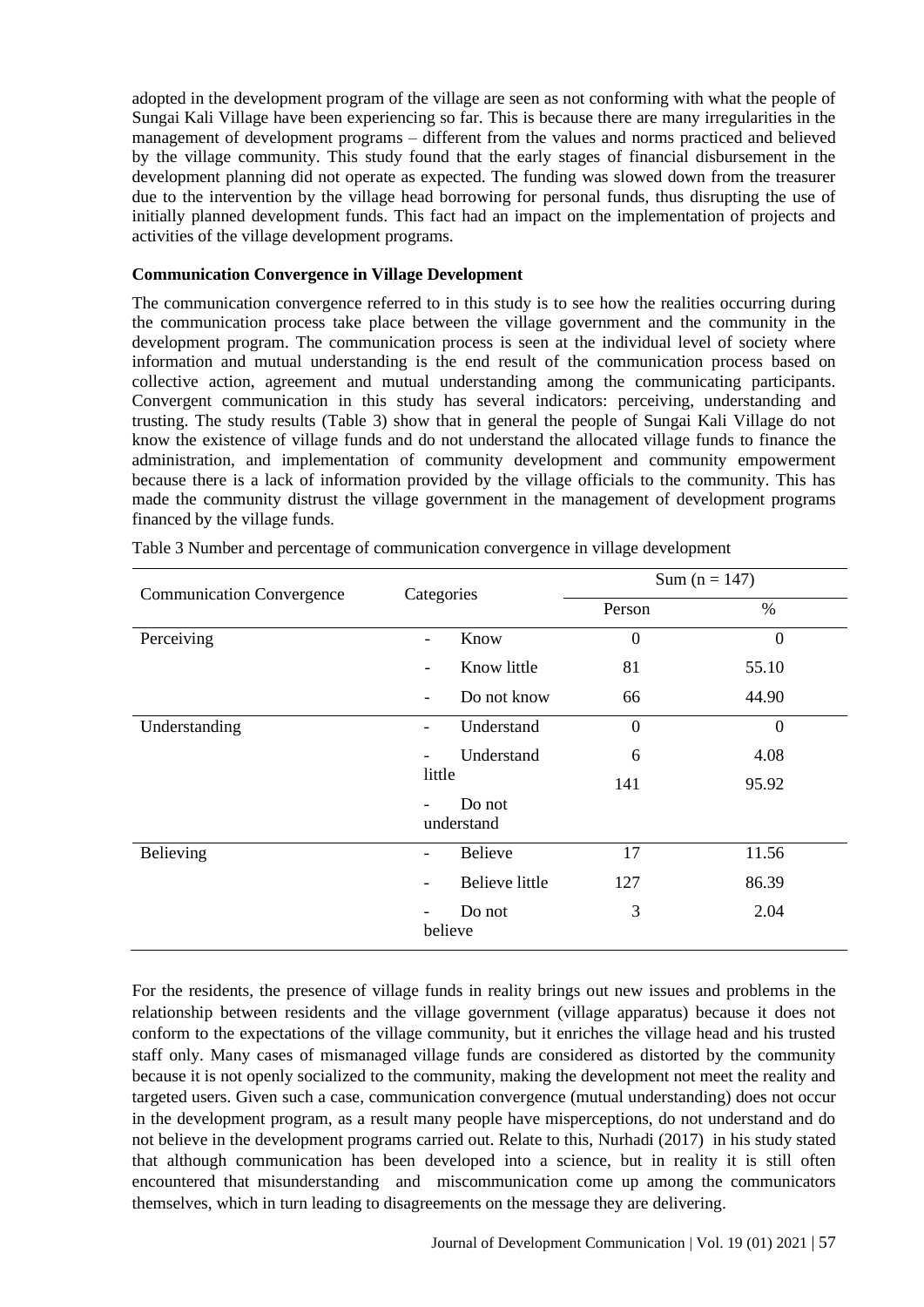# **Influence of Individual Characteristics, Environmental Support on Communication Convergence in Development**

Individual characteristics are inherent part of the personal traits of a person. According to Humaidi *et al.* (2020) in their research said that individual characteristics rely on the behavior of individuals in work and other situations. The study results showed that individual characteristic variables have a significant effect of 5% on communication convergence with an estimated value of original sample in positive value of 0.165 or 16.5%, an indicator of education level of 0.980, and income level of 0.535. Generally, the educational level of the community in this study is relatively low – some do not complete elementary school, some graduate from elementary school and some graduate from junior high schools. The field facts in the study show that the level of education greatly influences interactive communication (convergence) in terms of perception, understanding and trust of the people of Sungai Kali Village in receiving and analyzing the information obtained. Further, such a low educational background in Sungai Kali Village has caused miscommunications or gaps in receiving and understanding the information related to the development programs, thus the non-convergent communication is characterized by differences in understanding the meaning and purpose of the development programs. In line with this, Putra (2018) in his study said that education has an important role in one's life because the higher the education, the wider the knowledge and the higher the analytical power of the person to solve the gaps encountered in communication to create mutual understanding or convergent understanding between each other.

The low education discussed in this study was caused by weak and insufficient economic factors to continue education to higher levels such as Senior High School (SMA) and Higher Education. The low-income level of the people of Sungai Kali Village has affected the convergent communication (interactive) in village development programs. The field facts show that people with low incomes tend not to attend or have limited time to participate in the development programs because they prefer working as farmers to increase their income. In this respect, Nurbaiti et al. (2017) in their studies stated that the level of income will provide a great opportunity for people to participate in activities in which they will involve themselves because this can improve their financial ability, by directing all abilities if this is in line with their priorities and needs.

| Relationships Between Latent Variables        | Original<br>Sample | Standard<br>Deviation | т<br><b>Statistics</b> | P<br>Values |
|-----------------------------------------------|--------------------|-----------------------|------------------------|-------------|
| Individual Characteristics $(X1) \rightarrow$ | 0.165              | 0.075                 | 2.198                  | $0.028*$    |
| Communication Convergence (Y)                 |                    |                       |                        |             |
| Environmental Support $(X2) \rightarrow$      |                    |                       |                        |             |
| Communication Convergence (Y)                 | 0.611              | 0.072                 | 8.474                  | $0.000*$    |

Table 4 Direct effect of individual characteristics, environmental support on communication convergence in village development

Notes: \* Significant at a rate of 5%.

The convergence of communication in this environmental support is to see the influence of environmental support in Sungai Kali Village such as government policies (conformity of implemented policies to the development program management, available transportation facilities, available communication facilities and institutional support), and culture (use of language, values and norms) on the process of communication convergence with such indicators as perceiving, understanding and trust during the village development programs implemented. The study results in Table 5 show that environmental support variables affected the emergence of interactive (convergent) communication in the development program, with the value of 0.61 or 61%. The value of environmental support (government policy) for the conformity indicator of implemented policy is 0.776, the indicator of the available transportation facilities is 0.847, the indicator of the available communication facilities is 0.747 and the indicator of institutional support is 0.772. Further, as for the environmental (cultural) support variables, the language usage indicator is 0.678, a value indicator of 0.628 and a norm indicator of 0.538. The lack of environmental support (especially the minimal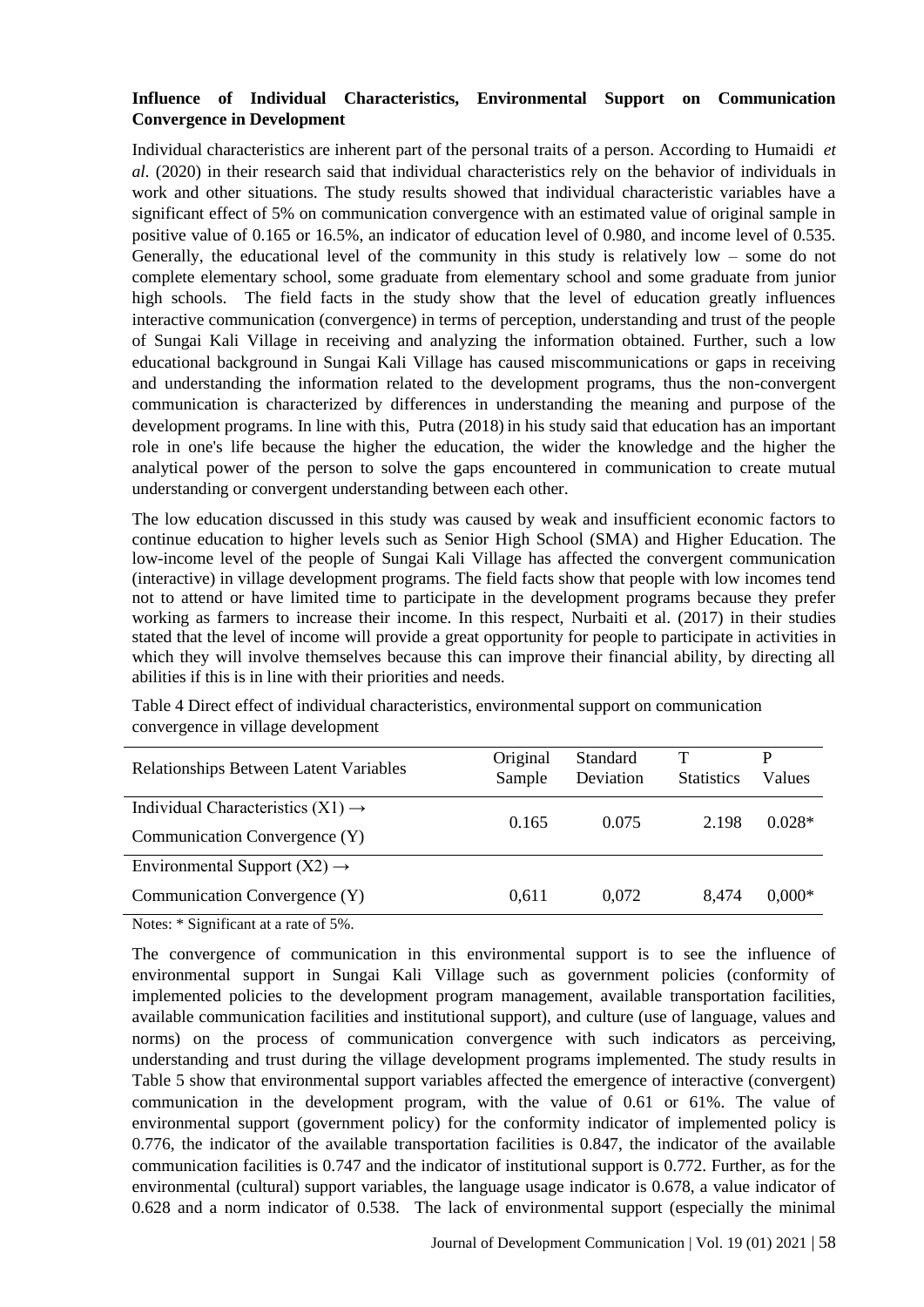availability of information facilities and information provided by village officials to the community) in the development program in Sungai Kali Village greatly influences the convergent communication, besides the policies applied by village officials in the development programs that also influence communication convergence to achieve mutual understanding. In this respect, Purwaningsih (2008) and Anwas (2013) in their research said that environmental supports affect the competence of extension workers and the farmers' decision to adopt a partnership pattern involving conformity, availability of transportation and telecommunications facilities, availability of learning facilities, availability of loans and source of information, all of which should create an atmosphere that encourages the improvement of extension competence.

# **Convergent Communication Implementation Strategy in Managing Village Fund for Development**

The convergent communication strategies in this study for development is the formulation resulting from deductive studies and empirical testing. Therefore, the strategy in this study is a comprehensive and integrated entity to achieve goals through various alternative methods or strategies adopted, implemented and evaluated in order to be more effective and efficient. In this respect, according to Siagian (2016), a strategy is a series of fundamental decisions and actions made by the top management and applied by all ranks in an organization in order to achieve the organization's goal.

The absence of interactive (convergent) communication in Sungai Kali Village is due to several factors: low education, low income level of the people of Sungai Kali Village (which can affect public knowledge of the functions and policies of village funds), low environmental support (lack of available information facilities and media), and low participation of local institutions in the development program (which also affects the emergence of convergent communication and mutual understanding between the village government and the village community).

The strategic steps, required to improve convergent communication, and thus creating mutual understanding in the development program, based on the results of the analysis of individual characteristics and environmental support in Sungai Kali Village in the development program, are as follow: (1) increasing the intensity of communication between the community and the village government concerning the development program; (2) improving awareness of village apparatus (managers) to be more active in providing information about development programs to the community; (3) increasing the availability of information facilities for the people of Sungai Kali Village; (4) increasing the availability of village transportation facilities for community use in emergencies; (5) improving the quality of human resources (village apparatus) by increasing the intensity of training/guidance in the management of development programs using village funds; and (6) increasing the activeness of supporting institutions, such as BPD to play an active role in the development programs.

## **CONCLUSION**

The development programs carried out in Sungai Kali Village is still of a top-down approach or dominated by the village elite to carry out the development. Convergent communication (mutual understanding) does not occur in the development. Individual characteristics have a significant effect on the convergence of communication during the implementation of development. It is the variable of individual characteristics that have a significant influence. Environmental support also greatly affects the emergence of interactive (convergent) communication in the development programs. Environmental support factors that are not appropriate and less supportive also influence development. To improve convergent communication (mutual understanding) in development, an effective strategy should be formulated in creating development that could achieve the common goals and could be felt by the villagers.

### **REFERENCES**

Anwas, O. . (2013). Pengaruh pendidikan formal, pelatihan dan intensitas pertemuan terhadap kompetensi penyuluh pertanian. *Pendidikan Dan Kebudayaan*, *19 No 1*.

Ardiyanti, H. (2012). Konflik Sampang: Sebuah Pendekatan Sosiologi-Komunikasi. *Sosiologi*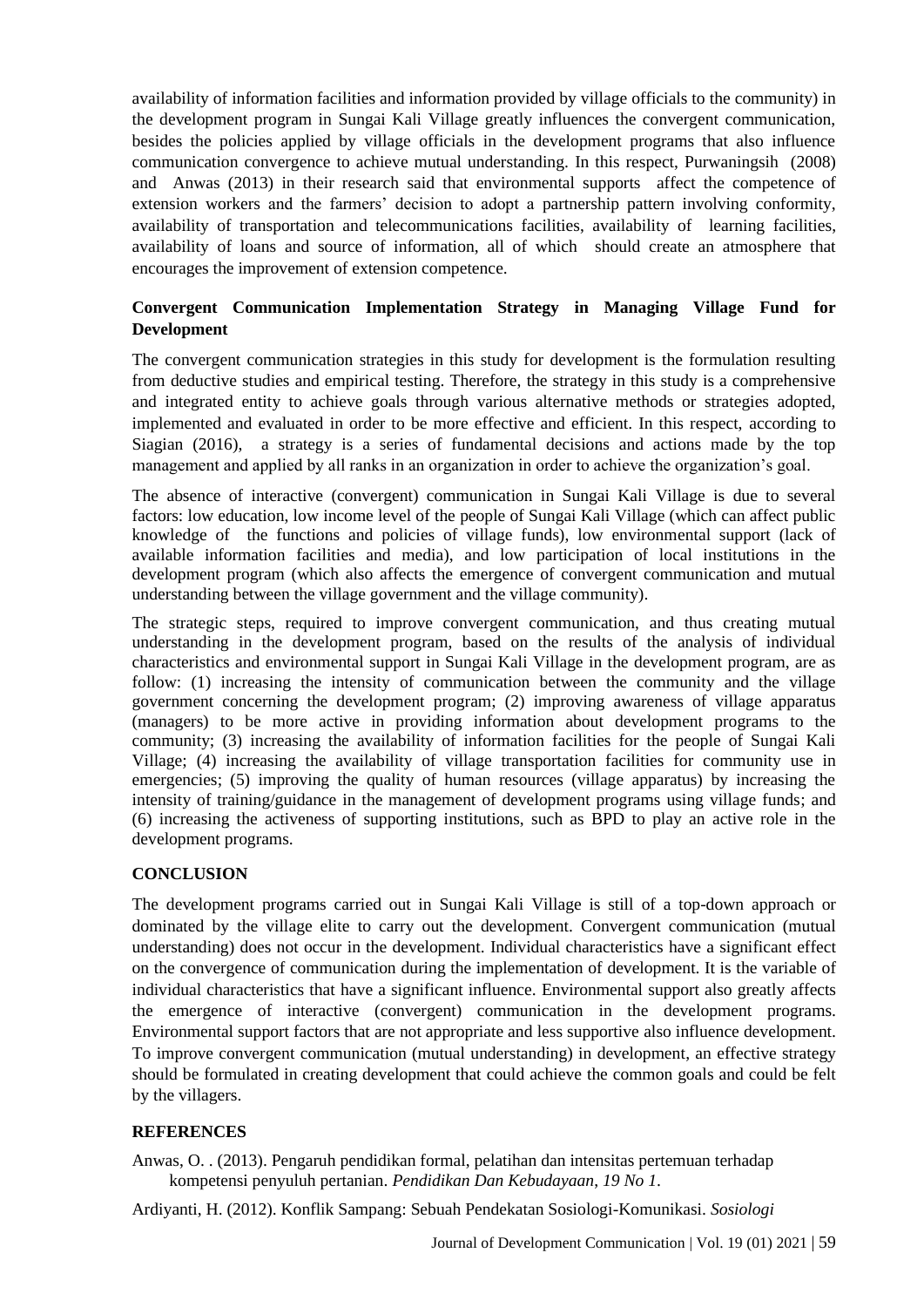*Komunikasi*, *3 No.2*, 225–241.

- Bungin, B. M. (2017). *Metodologi Penelitian Kuantitatif: Edisi Kedua* (A. Supriyatna (ed.); 2nd ed.). Kencana.
- Cahyono, B., & Adhiatma, A. (2016). Peran modal sosial dalam peningkatan kesejahteraan masyarakat petani tembakau di Kabupaten Wonosobo. *Conference In Business, Accounting, And Management (CBAM)*.
- Farihanto, M. N. (2016). Dinamika komunikasi dalam pembangunan Desa Wisata Brayut Kabupaten Sleman. *Jurnal Penelitian Pers Dan Komunikasi Pembangunan*. https://doi.org/10.46426/jp2kp.v19i3.37
- Hermansyah Asep, P. R. (2018). Pengaruh Kepemimpinan Kepala Desa Terhadap Pelaksanaan Pembangunan Fisik di Desa Sindanglaya Kecamatan Karangpawitan Kabupaten Garut. *Pembangunan Dan Kebijakan Publik*, *09 No 01*.
- Humaidi, L., Hubeis, A. V. S., Puspitawati, H., & M Anwas, O. E. (2020). Karakteristik Penyuluh Dalam Pemanfaatan Media Sosial Sebagai Media Informasi Pertanian. *Agrisocionomics: Jurnal Sosial Ekonomi Pertanian*. https://doi.org/10.14710/agrisocionomics.v4i1.6113
- Kementerian Keuangan. (2017). Buku saku dana desa. *Kementerian Keuangan Republik Indonesia*.
- Kholmi, M. (2017). Akuntabilitas Pengelolaan Alokasi Dana Desa (Studi di Desa Kedungbetik Kecamatan Kesamben Kabupaten Jombang). *Journal of Innovation in Business and Economics*. https://doi.org/10.22219/jibe.vol7.no2.143-152
- Mulyandari, Retno Sri Hartiti., Sumardjo., Pandjaitan, Nurmala K., Lubis, D. P. (2010). Pola komunikasi dalam pengembangan modal manusia dan sosial pertanian. *Forum Penelitian Agro Ekonomi*, *28 No.2*, 135–158.
- Mulyandari, R. S. H., Sumardjo, S., Pandjaitan, N. K., & Lubis, D. P. (2016). Pola komunikasi dalam pengembangan modal manusia dan sosial pertanian. *Forum Penelitian Agro Ekonomi*. https://doi.org/10.21082/fae.v28n2.2010.135-158
- Mustanir, A., & Darmiah, D. (2016). Implementasi kebijakan dana desa dan partisipasi masyarakat dalam pembangunan di Desa Teteaji Kecamatan Telu Limpoe Kabupaten Sidendreng Rappang. *Jurnal Politik Profetik*.
- Noor, M. (2011). Pemberdayaan Masyarakat. *Jurnal Ilmiah CIVIS*, *1 No.2*, 87–99.
- Nurbaiti, Siti Robiah., Bambang, A. N. (2017). Faktor faktor yang mempengaruhi partisipasi masyarakat dalam Pelaksanaan program Corporate Social Responsibility (CSR). *Proceeding Biology Education Conference*, *14 No.1*, 224–228.
- Nurhadi, Zikri Fachrul., Kurniawan, A. wildan. (2017). Kajian tentang efektivitas pesan dalam komunikasi. *Jurnal Komunikasi Hasil Pemikiran Dan Penelitian*, *3 No.1*, 91–95.
- Peraturan Kementerian Dalam Negeri (Permendagri). (2014). *Peraturan Kementerian Dalam Negeri (Permendagri) tentang Pedoman Pembangunan Desa*. Kementerian Dalam Negeri.
- Prananda Putra, A. (2018). Pengaruh Tingkat Pendidikan dan Persepsi Terhadap Partisipasi Masyarakat Dalam Pengelolaan Daya Tarik Wisata Air Terjun Selendang Arum, Songgon - Banyuwangi. *Jurnal Master Pariwisata (JUMPA)*. https://doi.org/10.24843/jumpa.2018.v05.i01.p09
- Purwaningsih, E. (2008). Partisipasi masyarakat dalam pembangunan desa. *Jurnal Jantra*, *3 No.6*, 443–452.
- Putra, C. K., Pratiwi, R. N., & Suwondo. (2012). Pengelolaan alokasi dana desa dalam pemberdayaan masyarakat desa (studi pada Desa Wonorejo Kecamatan Singosari Kabupaten Malang). *Jurnal Administrasi Publik (JAP)*.
- Sari, R. (2015). Pengelolaan Alokasi Dana Desa Dalam Perspektif Pemberdayaan Masyarakat (Studi Pada Kantor Pemerintahan Desa Ngasem, Kecamatan Ngasem, Kabupaten Kediri). *Jurnal Administrasi Publik Mahasiswa Universitas Brawijaya*.